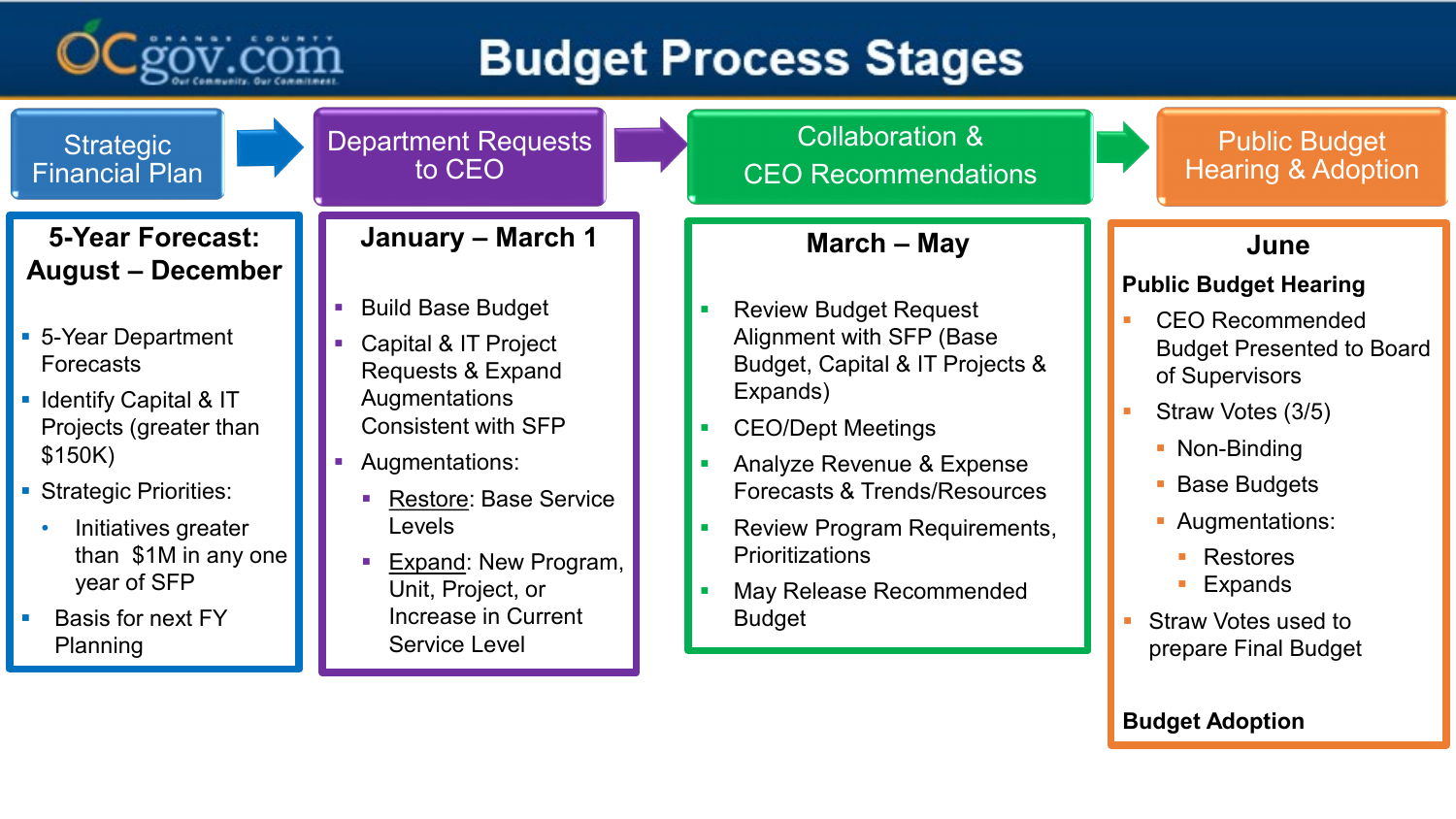

#### **EXAMPLE OF RESTORE AUGMENTATION**

#### At a Glance:

| Total FY 2020-2021 Current Modified Budget:   | 832,982,422 |
|-----------------------------------------------|-------------|
| Total FY 2020-2021 Projected Expend + Encumb: | 881,086,202 |
| Total Recommended FY 2021-2022:               | 813,806,305 |
| Percent of County General Fund:               | 19.86%      |
| <b>Total Employees:</b>                       | 3.556.00    |

This table reflects the base budget and does not include department requested and CEO Recommended **Restore Augmentation** funding to retain service and staffing at current levels.

**Major Sheriff-Coroner Department funding sources include:**

- Prop 172 Law Enforcement Services
- County General Fund or Net County Cost (NCC)
- Contract Cities Cities Fund Sheriff Services
- State Realignment Specific Law Enforcement Purposes

Sheriff-Coroner Base Budget – page 121 To meet the Net County Cost Limit, Sheriff-Coroner Department was required to "**Reduce**" current budget impacting 342 positions and submitted a "**Restore Augmentation**" **to maintain current levels of operation.**

- Total Restore Request \$101.5M
- CEO Recommendation \$85.2M
- **Budget Gap 516.3M**

The \$16.3M gap reflects the shortfall between the State's Court Security Funding allocation and the projected actual costs to provide Court Security in FY 2021-22.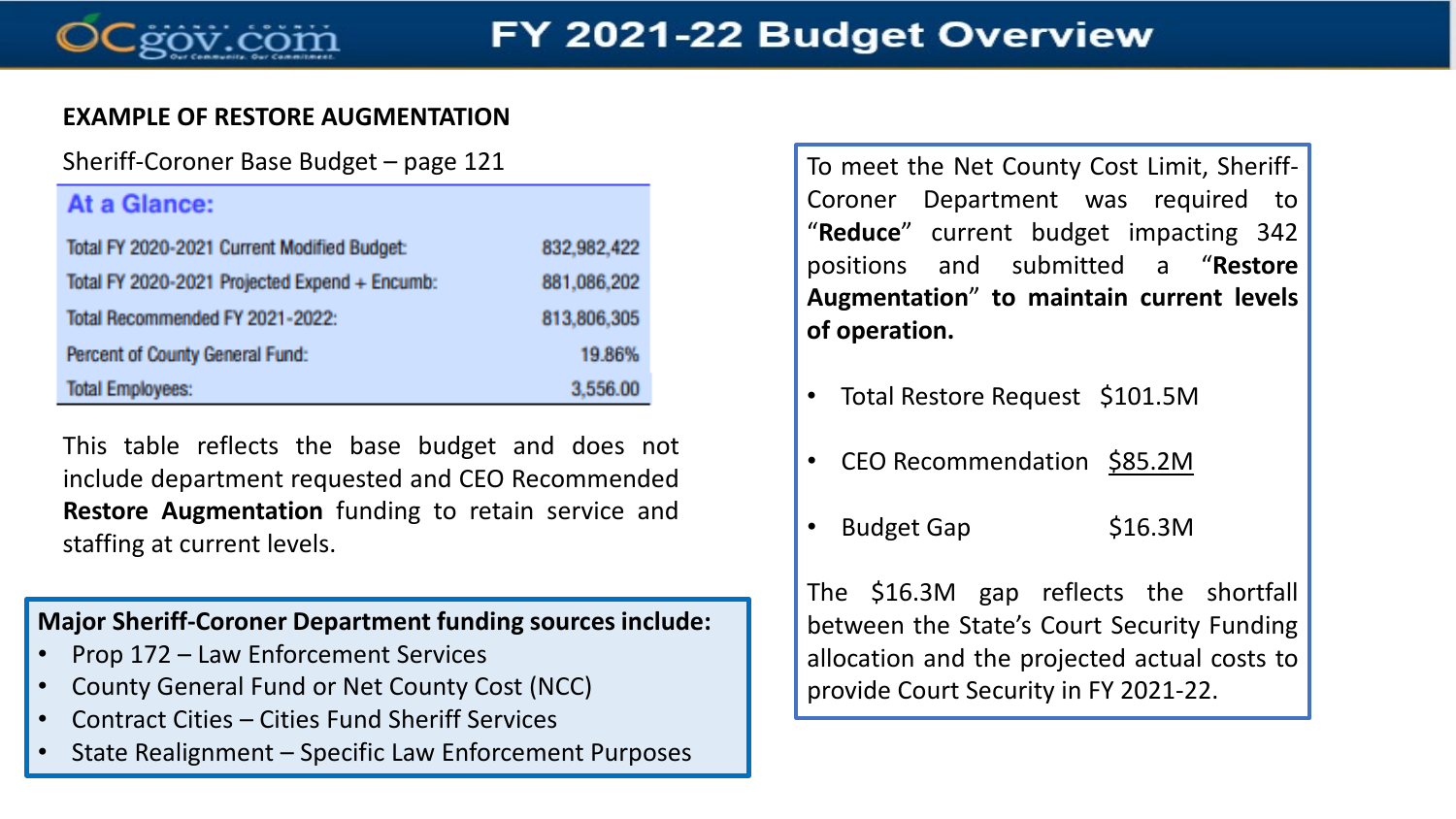

## **County Revenue Budget** FY 2021-22 Recommended Budget Total = \$7.7 Billion

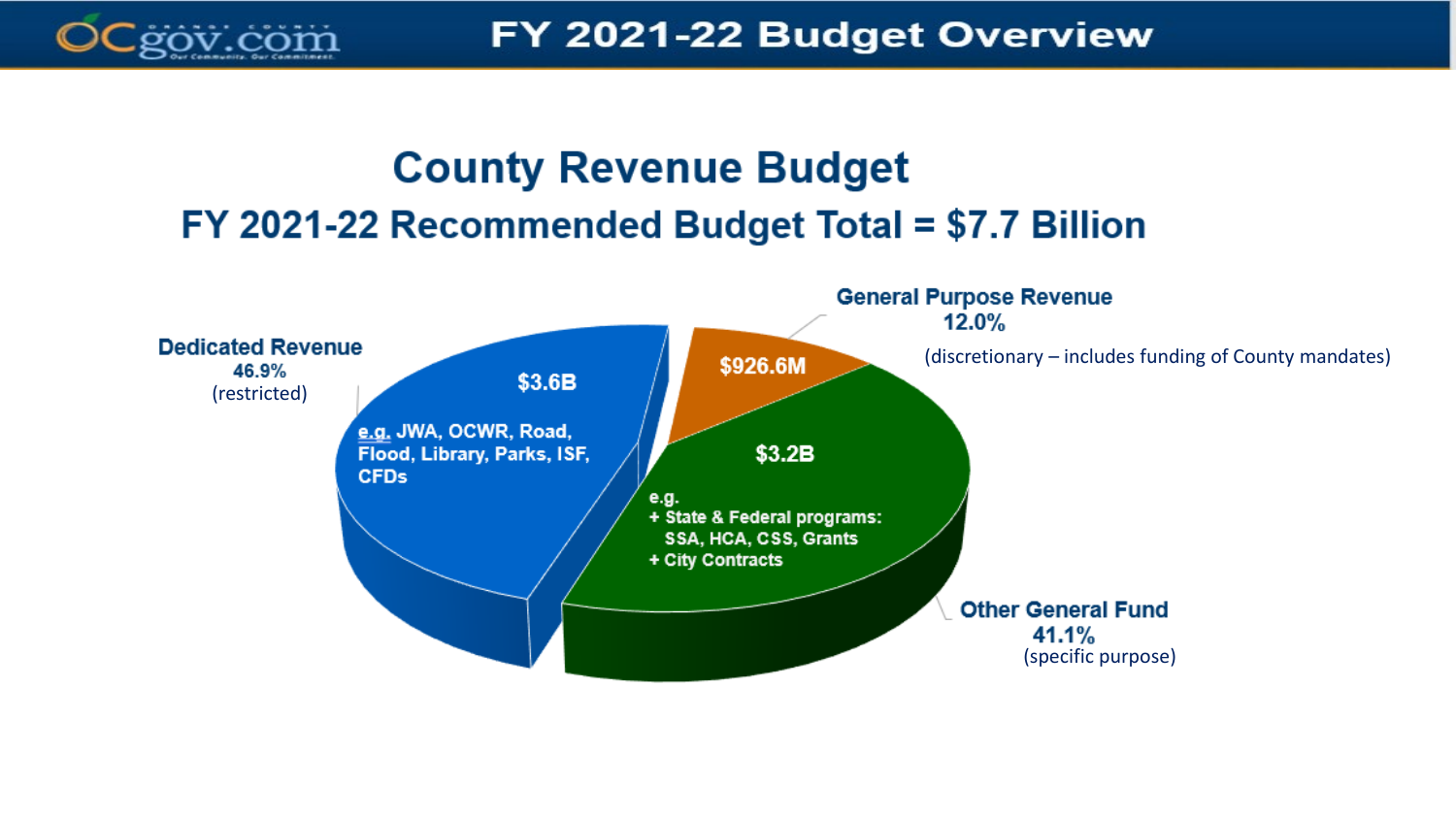

### FY 2021-22 Budget Overview

Total County Appropriations by Use

 $FY$  2021-22 Total = \$7.7 Billion



Recommended Budget Book Page 15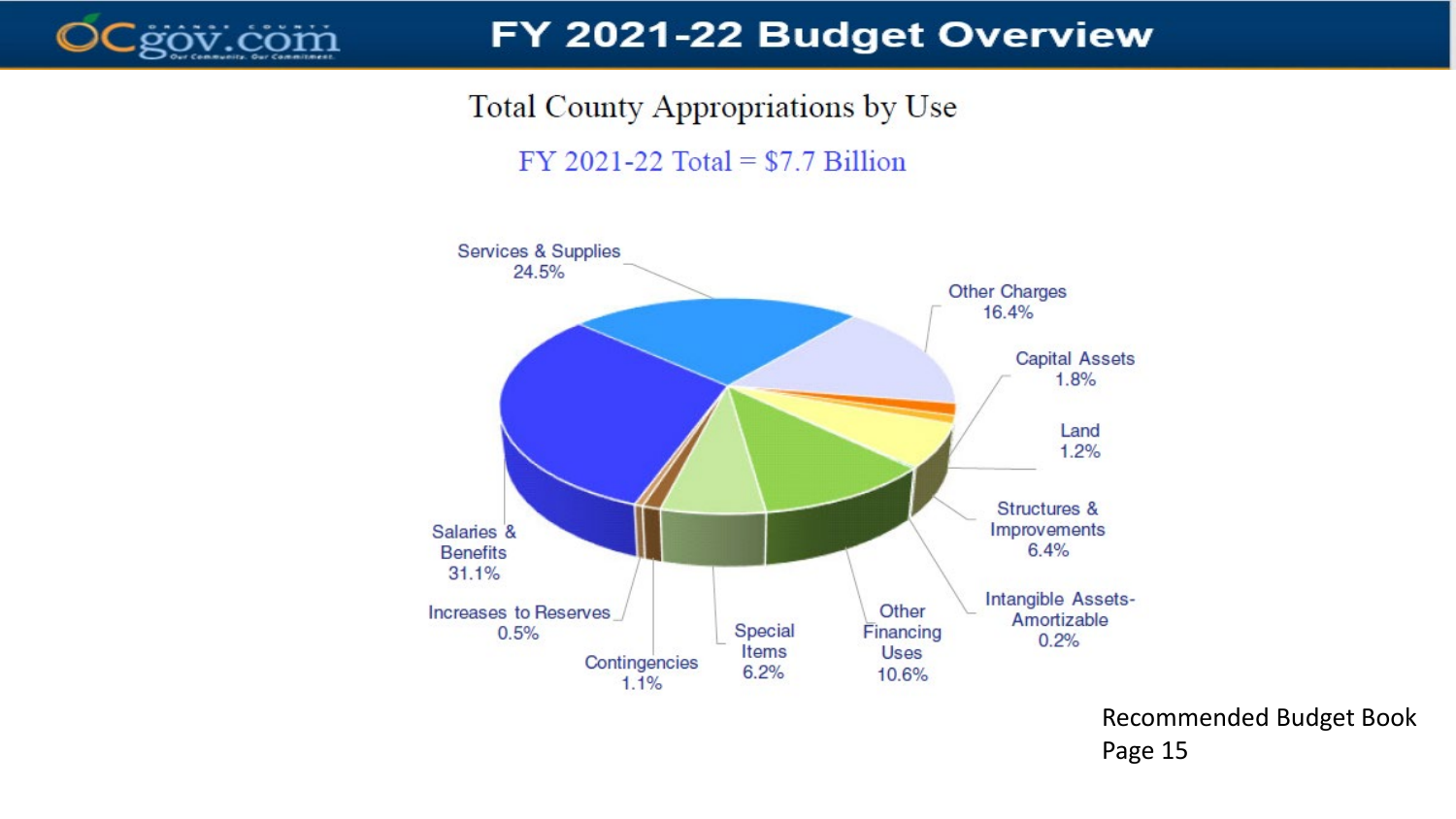

### FY 2021-22 Budget Overview

| <b>PUBLIC</b><br><b>PROTECTION</b>               | <b>COMMUNITY</b><br><b>SERVICES</b>               | <b>INFRASTRUCTURE</b><br>and<br><b>ENVIRONMENTAL</b> | <b>GENERAL</b><br><b>GOVERNMENT</b>       | <b>CAPITAL</b><br><b>IMPROVEMENTS</b>                              | <b>DEBT</b><br><b>SERVICE</b> | <b>INSURANCE,</b><br><b>RESERVES &amp;</b><br><b>MISCELLANEOUS</b> |
|--------------------------------------------------|---------------------------------------------------|------------------------------------------------------|-------------------------------------------|--------------------------------------------------------------------|-------------------------------|--------------------------------------------------------------------|
| <b>District</b><br><b>Attorney</b>               | <b>Child Support</b><br><b>Services</b>           | <b>John Wayne</b><br><b>Airport</b>                  | <b>Assessor</b>                           | - NO DEPARTMENTS -                                                 |                               | <b>Employee</b><br><b>Benefits</b>                                 |
| <b>Office of</b><br>Independent<br><b>Review</b> | <b>Health Care</b><br><b>Agency</b>               | <b>OC Public Works</b>                               | <b>Auditor-Controller</b>                 | <b>County Executive Office</b><br>(includes HR and Real<br>Estate) |                               | <b>OC Fleet Services</b>                                           |
| <b>Probation</b>                                 | <b>OC</b><br><b>Community</b><br><b>Resources</b> | <b>OC Waste &amp;</b><br><b>Recycling</b>            | <b>Board of</b><br><b>Supervisors (5)</b> | <b>Internal Audit</b>                                              |                               | <b>OC Info</b><br><b>Technology</b>                                |
| <b>Public</b><br>Defender                        | <b>Social</b><br><b>Services</b><br><b>Agency</b> |                                                      | <b>Clerk of the Board</b>                 | <b>OC Campaign Finance &amp;</b><br><b>Ethics Comm</b>             |                               | <b>Reprographics</b>                                               |
| Sheriff-<br><b>Coroner</b>                       |                                                   |                                                      | <b>Clerk Recorder</b>                     | <b>Registrar of Voters</b>                                         |                               | <b>Risk Management</b>                                             |
|                                                  |                                                   |                                                      | <b>County Counsel</b>                     | <b>Treasurer-Tax Collector</b>                                     |                               |                                                                    |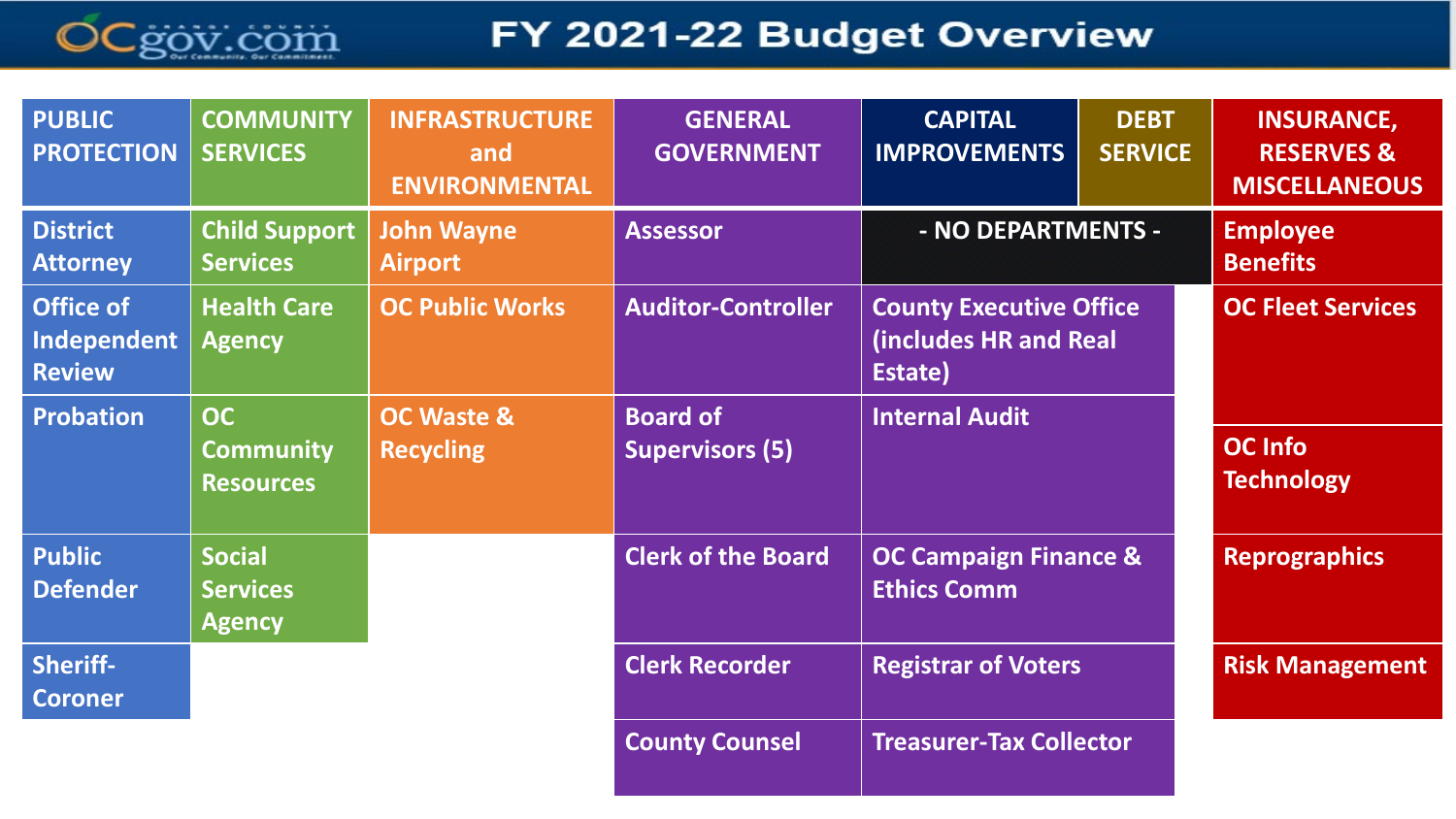

### **Total County Appropriations by Program**

 $FY$  2021-22 Total = \$7.7 Billion



Recommended Budget Book Page 16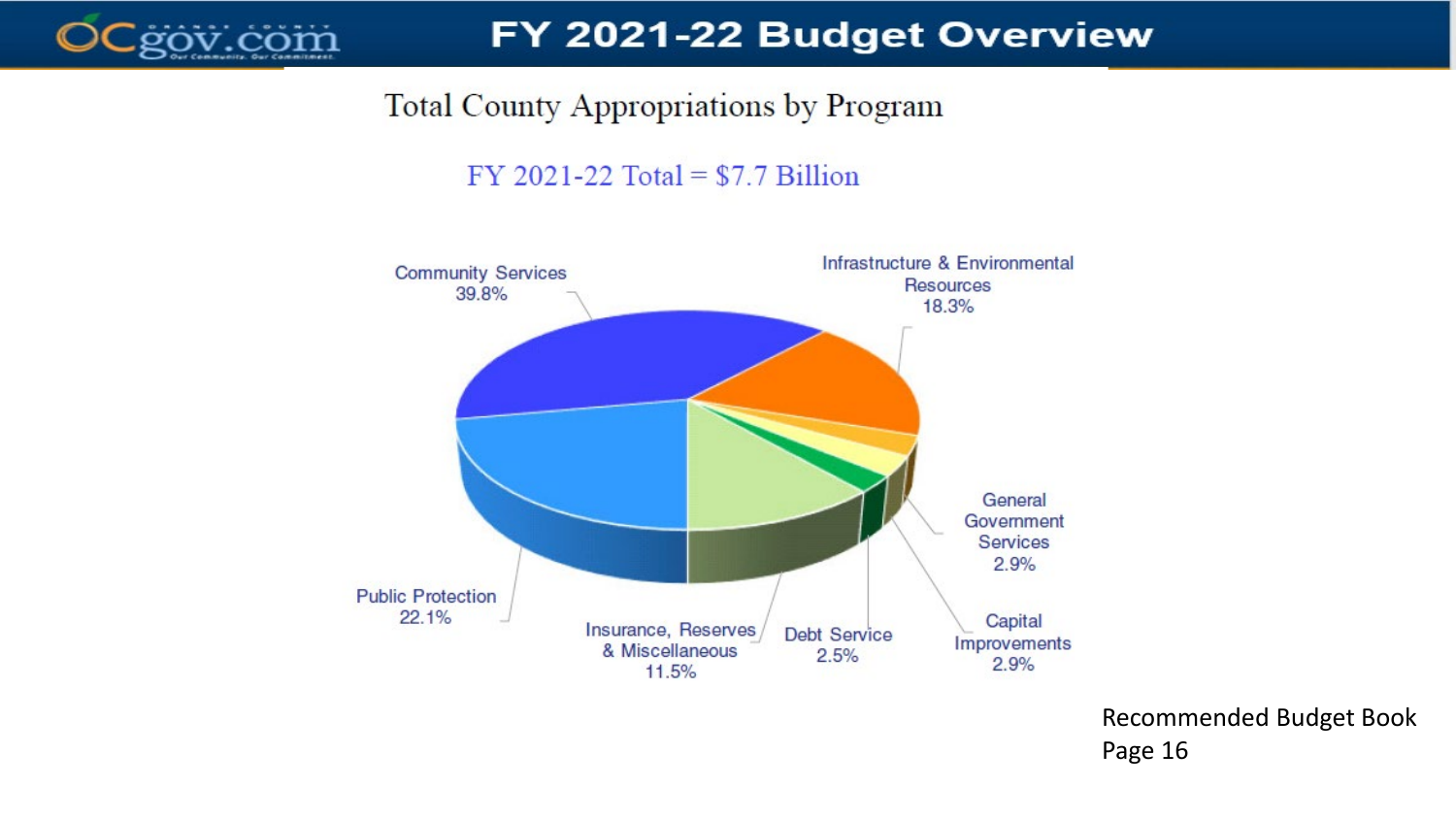

### FY 2021-22 Budget Overview

Commission

**Registrar of Voters** 

Treasurer-Tax Collector

49  $70$ 

1,345

**Total** 

#### Authorized Positions by Program and Budget Control

#### FY 2021-22 Total =  $17,489$



| Program I<br><b>Public Protection</b> |       | Program II<br><b>Community Services</b> |       | Program III<br>htastuctre & Bwronnental   |       | Program IV<br>General Government Services |                 | <b>Procram VII</b><br>haurance, Reserves & Miscellaneous |     |
|---------------------------------------|-------|-----------------------------------------|-------|-------------------------------------------|-------|-------------------------------------------|-----------------|----------------------------------------------------------|-----|
| <b>County Automated Fingerprint</b>   | 14    | <b>Child Support Services</b>           | 395   | Airport - Operating                       | 169   | <b>Assessor</b>                           | 263             | <b>Employee Benefits</b>                                 | 19  |
| <b>Identification</b>                 |       | <b>HOA Public Guardian</b>              | 3     | <b>Building &amp; Safety General Fund</b> | 43    | Audtor-Controller                         | 404             | <b>OC Fleet Services</b>                                 | 74  |
| District Attorney - Public            | 826   | <b>Health Care Agency</b>               | 2,857 | <b>OC Flood</b>                           | 256   | Board of Supervisors - 1st District       | 10 <sub>1</sub> | <b>OCIT Countywide Services</b>                          | 75  |
| Administrator                         |       | OC Animal Care                          | 124   | OC Public Works                           | 270   | Board of Supervisors - 2nd District       | 10 <sub>1</sub> | <b>OCIT Shared Services</b>                              | 140 |
| <b>Inmate Welfare Fund</b>            | 28    | <b>OC Community Resources</b>           | 107   | <b>OC Road</b>                            | 156   | Board of Supervisors - 3rd District       | 10 <sub>1</sub> | Property & Casualty Risk ISF                             | 12  |
| <b>Jail Commissary</b>                | 37    | <b>OC Housing</b>                       | 12    | <b>OCWaste &amp; Recycling Enterprise</b> | 284   | Board of Supervisors - 4th District       | 10 <sub>1</sub> | Reprographics ISF                                        | 18  |
| Office of Independent Review          |       | OC Parks CSA26                          | 334   | OC Watersheds                             | 42    | Board of Supervisors - 5th District       | 10 <sub>1</sub> | <b>Workers' Compensation ISF</b>                         | 21  |
| P robation                            | 1,115 | <b>OC Public Libraries</b>              | 377   | Parking Facilities                        |       | <b>CEO Real Estate</b>                    | 30              | Total                                                    | 359 |
| <b>Public Administrator</b>           | 19    | Orange County Housing Authority         | 114   | <b>Ltilities</b>                          | 19    | Clerk of the Board                        | 26              |                                                          |     |
| Public Defender                       | 362   | (OCHA)                                  |       | <b>Total</b>                              | 1,242 | Clerk-Recorder                            | 111             |                                                          |     |
| Sheriff-Coroner                       | 3,556 | Social Services Agency                  | 4,227 |                                           |       | <b>County Counsel</b>                     | 98              |                                                          |     |
| <b>Total</b>                          | 5,959 | Total                                   | 8,584 |                                           |       | County Executive Office                   | 77              |                                                          |     |
|                                       |       |                                         |       |                                           |       | <b>Human Resource Services</b>            | 152             |                                                          |     |
|                                       |       |                                         |       |                                           |       |                                           |                 |                                                          |     |
|                                       |       |                                         |       |                                           |       | Internal Audit                            | 13              | Recomme                                                  |     |
|                                       |       |                                         |       |                                           |       | OC Campaign Finance and Ethics            | 2               |                                                          |     |

Inded Budget Book Page 18